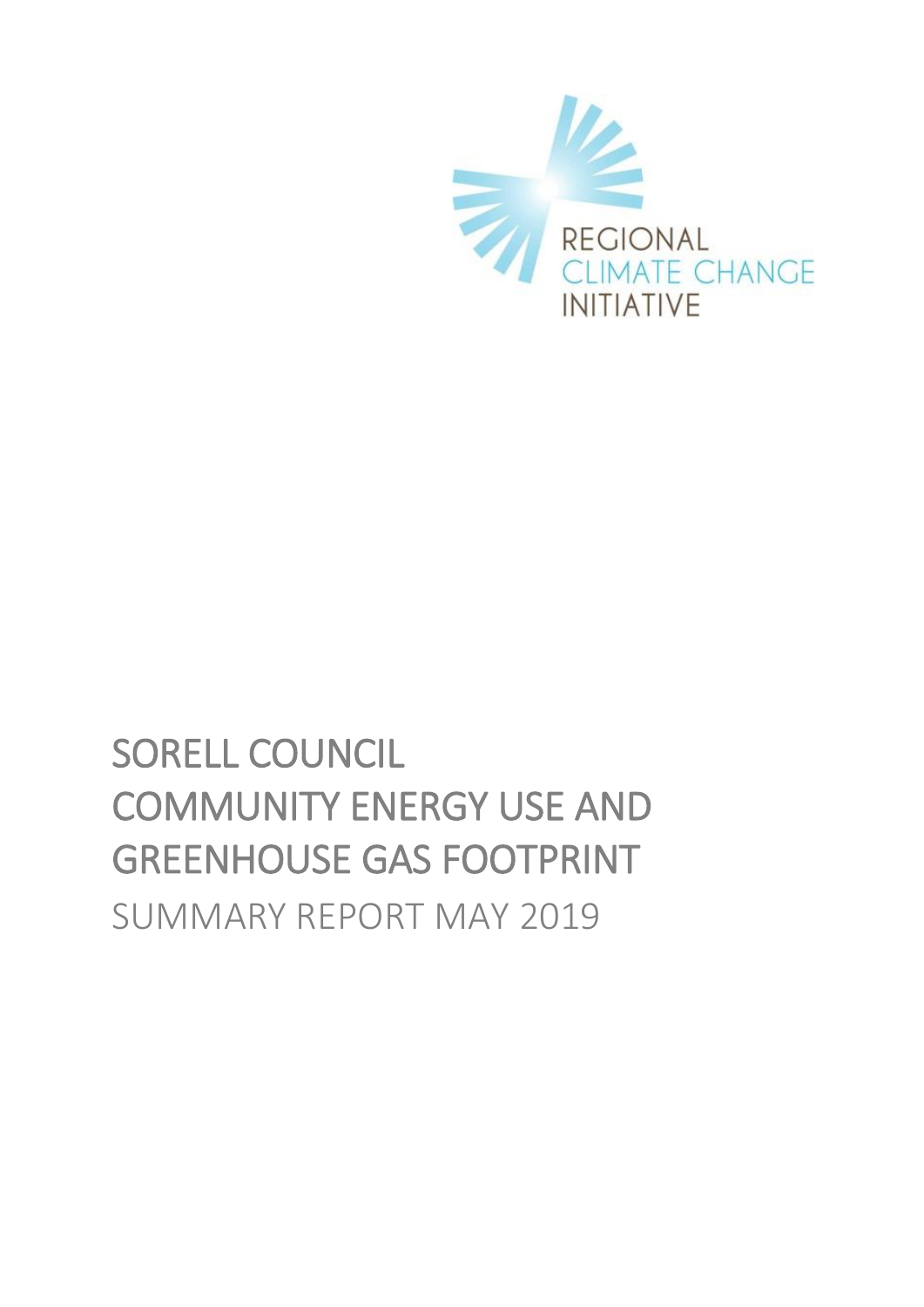

# *PUBLISHING DETAILS*

The Southern Tasmanian Regional and Municipal Energy and Emissions Project 2018, was endorsed in the Regional Climate Change Initiative (RCCI) Action Plan 2017-2019, by the Board of the Southern Tasmanian Councils Authority (STCA) in June 2017.

First published by Southern Tasmanian Councils Authority, Regional Climate Change Initiative April 2019. STCA RCCI PO Box 503 Hobart TAS 7001 stca.tas.gov.au

This work is copyright and may be reproduced in whole or part for study, training and project purposes subject to the inclusion of an acknowledgement of the source, but not for commercial sale or use. Reproduction for purposes other than those listed requires permissions from the Southern Tasmanian Councils Authority.

#### **© Copyright Southern Tasmanian Councils Authority 2019**

CITING THIS REPORT: Johnson, A. 2019 'Sorell Council Community Energy Use and Greenhouse Gas Footprint', Southern Tasmanian Councils Authority

## *ACKNOWLEDGEMENTS*

PROJECT MANAGER Katrina Graham, Climate Change Officer, City of Hobart, Coordinator Regional Climate Change Initiative

LEAD ANALYST Alison Johnson, Energy and Greenhouse Climate Consultant

The STCA acknowledges organisations that assisted with the finalisation of the community greenhouse gas and energy profile:

- City of Hobart developed and piloted the initial methodology for community emissions
- TasNetworks provided residential and commercial/industrial sector electricity data
- Australian Government, Clean Energy Regulator for commercial/industrial data to fact check final results

# *DISCLAIMER*

While reasonable efforts have been made to ensure that the contents of the Report are correct, the Southern Tasmanian Councils Authority does not accept responsibility for the accuracy or completeness of its contents and shall not be liable for any loss or damage that may be occasioned directly or indirectly through the report.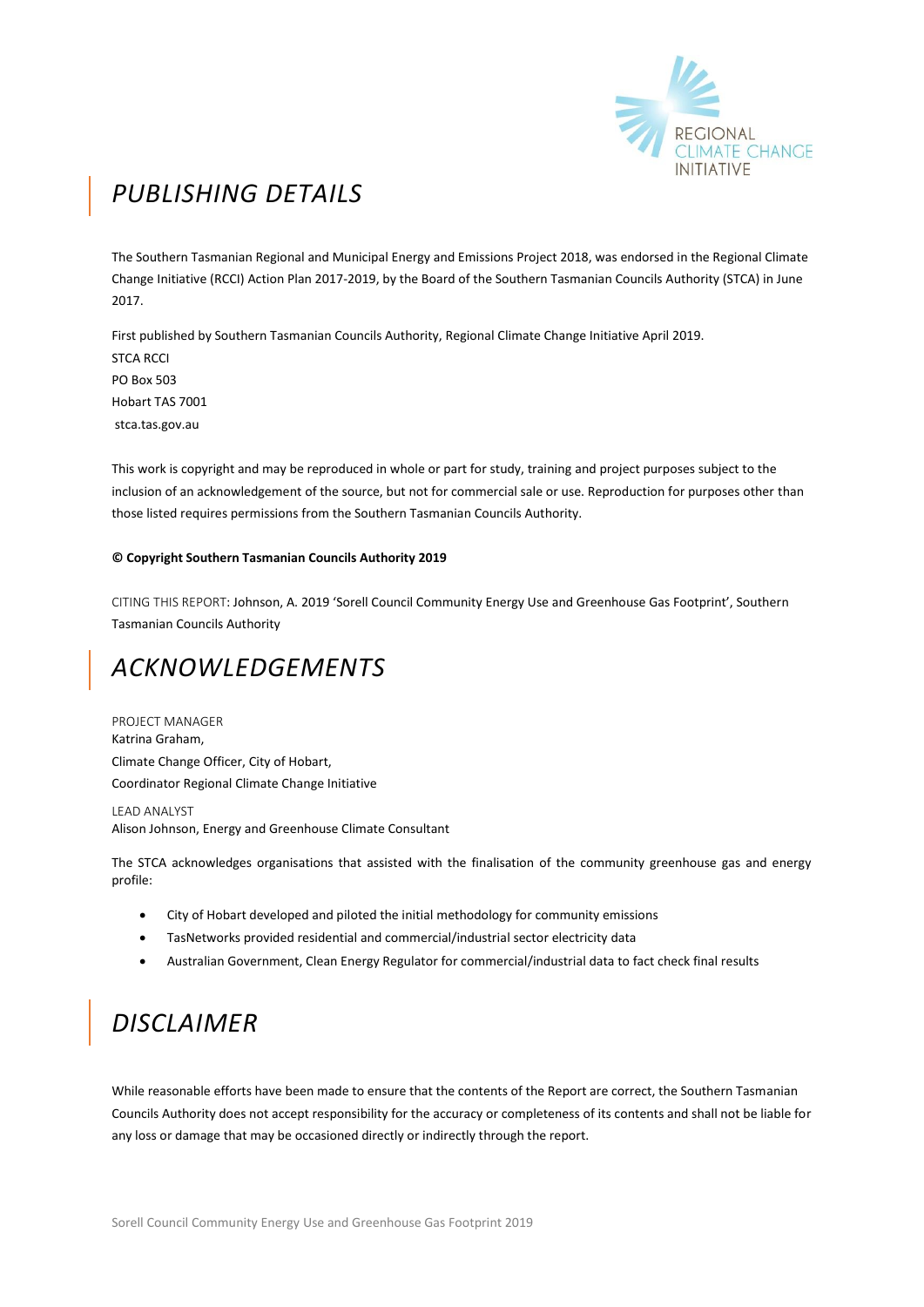

### SORELL COUNCIL SUMMARY

**Our local energy use patterns are changing – disruptive technologies such as electric vehicles and rooftop solar electricity generation systems impact energy use, alongside many other factors such as government programs and incentives.** A snapshot of Sorell community energy use and greenhouse gas emission trends has been provided by the Southern Tasmanian Councils Authority's Regional Climate Change Initiative**.** 

**Sorell community energy use has increased by 1% from 2006-07 to 2016-17. Greenhouse gas emissions have increased by 6% from 2006-07 to 2016-17.** Increasing commercial and residential sector electricity use drove up emissions, while transport sector savings, price signals, greater energy efficiency measures and rooftop solar worked to drive down energy use and greenhouse gas emissions.

Community energy use and associated greenhouse gas emissions footprints

| Sorell Council municipality 2.2 petajoules (PJ)<br>2016-17                               |                               | 132,000 tonnes of carbon<br>dioxide (tCO2-e)              |
|------------------------------------------------------------------------------------------|-------------------------------|-----------------------------------------------------------|
| Region (across 12 southern 43 petajoules (PJ)<br>municipalities)<br>Tasmanian<br>2016-17 |                               | 2,580,000 tonnes of carbon<br>dioxide (tCO2-e)            |
| Tasmania                                                                                 | 109 petajoules (PJ) (2016-17) | 3,980,000 (tonnes of carbon<br>dioxide (tCO2-e) (2015-16) |

Data sources (left to right, top to bottom): Regional Community Energy Use and Greenhouse Gas Footprint, STCA, 2019; Australian Energy Statistics, Australian Government, 2018; Tasmanian Greenhouse Gas Accounts, Tasmanian Climate Change Office 2018

**Consumers are increasingly taking local energy generation into their own hands.** Over 2.3 million units (kilowatt hour) of electricity are returned to the grid annually, generated by local Sorell residential and commercial premises, and each year this figure grows.

**Harnessing the power of the sun is popular.** Over 920 rooftops have solar photovoltaic (PV) and 170 rooftops have solar hot water systems in the Sorell municipal area.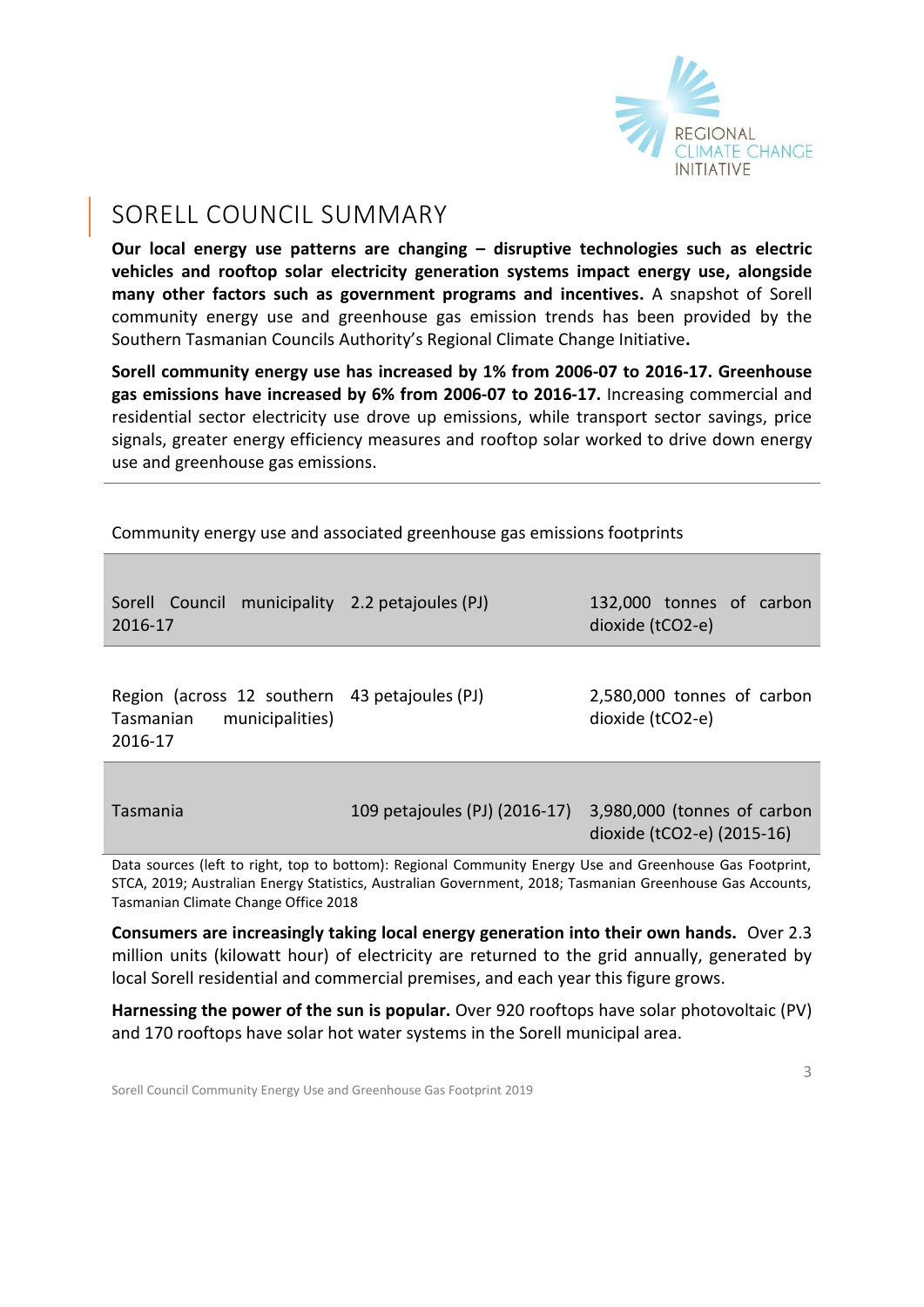

**Postcode 7173 & 7174 (Carlton, Carlton River, Connellys Marsh, Dodges Ferry, Forcett, Lewisham, Primrose Sands, Copping) have the highest number of residential solar PV systems (522) and the highest commercial solar PV systems are in 7172 Nugent, Orielton, Sorell, Wattle Hill (13), compared to other postcodes in the Sorell municipal area.**

**Commercial sector solar PV systems have almost doubled** from 12 systems in 2013-14 to over 22 systems in 2016-17.

**Energy based technology shifts are occurring locally**. Petrol vehicles are being replaced with diesel vehicles. A reduction in vehicle fuel use of 21% from 2006-07 to 2016-17 has seen the dominant trend of increasing yearly fuel use turn around.

**Transport is a key focus area, encouraging low emission travel.** The Transport sector is responsible for at least a third of community emissions. Locally predominantly older vehicles are in use, which are generally more emissions intensive. Eight electric vehicles are registered in the area<sup>1</sup>.

**Annual electricity use has increased by 27% over the last decade**. In the Sorell municipal area businesses and households are using more electricity in 2016-17 than a decade ago.

**Recent electricity use has been relatively flat compared to the earlier half of the decade, suggesting consumers have improved the energy efficiency of buildings or are responding to other factors that drive electricity use to find savings.** Consumer behaviour in commercial premises and the home are considered influenced by increasing awareness of energy costs and actions as well as factors such as: local weather; price signals; and the use of energy efficient appliances and materials through government programs; in addition to the influence of population growth. Energy efficiency measures, such as insulation, buffer the impact of extreme temperature events reducing the demand for heating and cooling and decreasing electricity use.

### *INTRODUCTION*

-

As discussions on how to reach zero emissions increase understanding our local community energy and emissions footprint becomes more important. Looking at where and why energy is used, and the resulting greenhouse gas emissions, is the first step to identify opportunities for savings and initiatives that benefit local communities.

 $1$  Motor vehicle registration is self-reported through the ABS and may include hybrid as well as full electric vehicles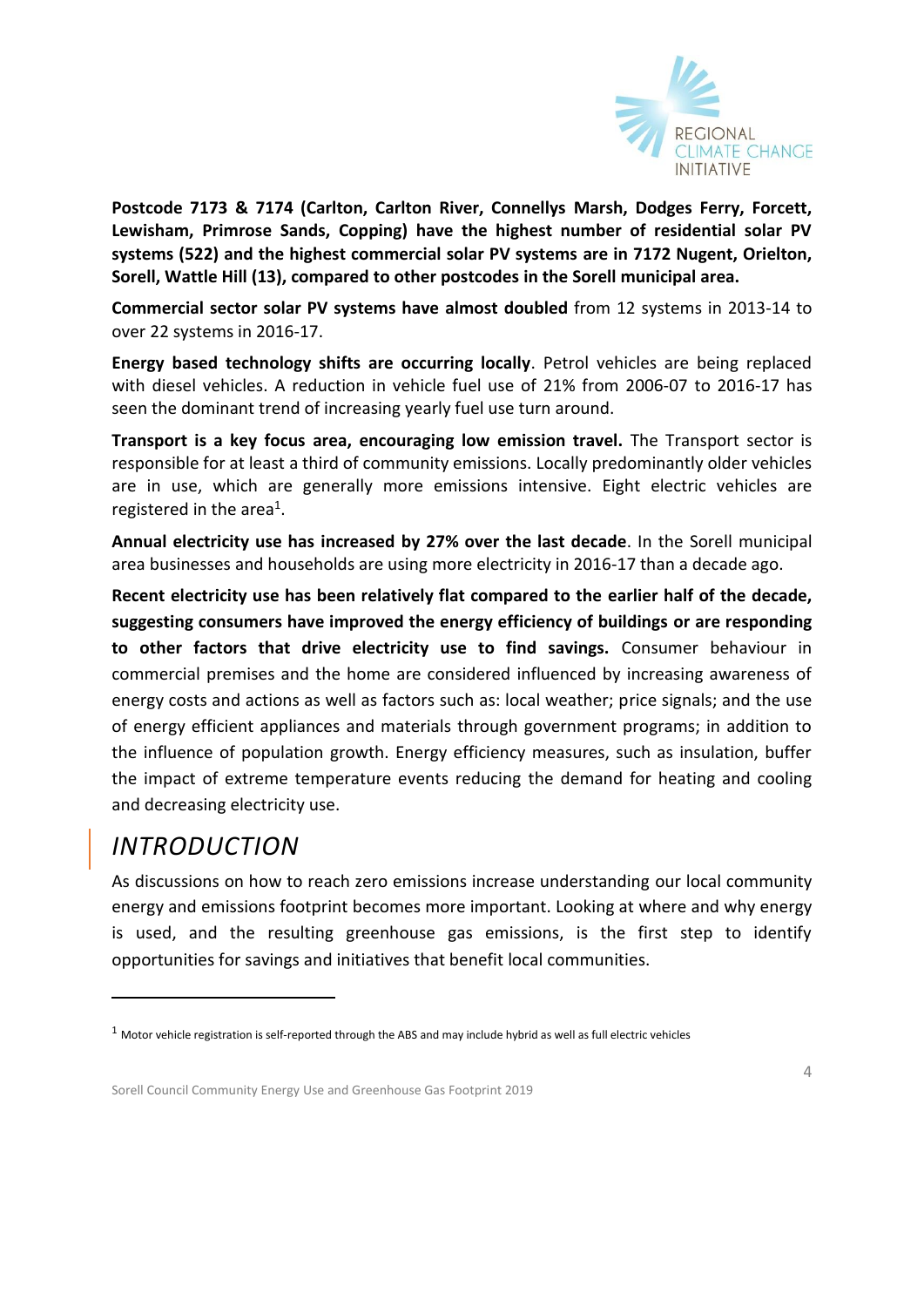

Local governments have a key role providing up to date and reliable climate change information. The Southern Tasmanian Regional and Municipal Energy and Emissions Project (the Project) 2018 aims to provide insights into emissions intensive sectors of the community and changing technology trends in the local area. It informs the development of individual municipalities' community profiles. The Project was commissioned by the Southern Tasmanian Councils Authority's Regional Climate Change Initiative member councils:

- City of [Hobart](http://www.hobartcity.com.au/)
- [Brighton Council](http://www.brighton.tas.gov.au/)
- [Central Highlands Council](http://www.centralhighlands.tas.gov.au/site/page.cfm)
- [Clarence City Council](http://www.ccc.tas.gov.au/)
- [Derwent Valley Council](http://www.derwentvalley.tas.gov.au/)
- [Glamorgan Spring Bay Council](http://www.gsbc.tas.gov.au/site/page.cfm)
- **•** [Glenorchy City Council](http://www.gcc.tas.gov.au/)
- [Huon Valley Council](http://www.huonvalley.tas.gov.au/)
- [Kingborough Council](http://www.kingborough.tas.gov.au/)
- [Sorell Council](http://www.sorell.tas.gov.au/)

-

- [Southern Midlands Council](http://www.southernmidlands.tas.gov.au/site/page.cfm)
- [Tasman Council](http://www.tasman.tas.gov.au/site/page.cfm)

Currently there is no common standard amongst Australian local governments for corporate and community energy and greenhouse gas reporting. The Australian Local Government Association has identified appropriate data and methods as the most common barrier to setting community emissions targets<sup>2</sup>. This project provides a common and transparent methodology with local and national data inputs to construct accurate community energy and greenhouse gas profiles. It builds on the previous local government voluntary reporting scheme Cities for Climate Protection which ran from 2000 – 2010 and is consistent with National and State Government reporting standards and international reporting programs

<sup>2</sup> Australian Local Government Climate Review – 2018 Report p. 3.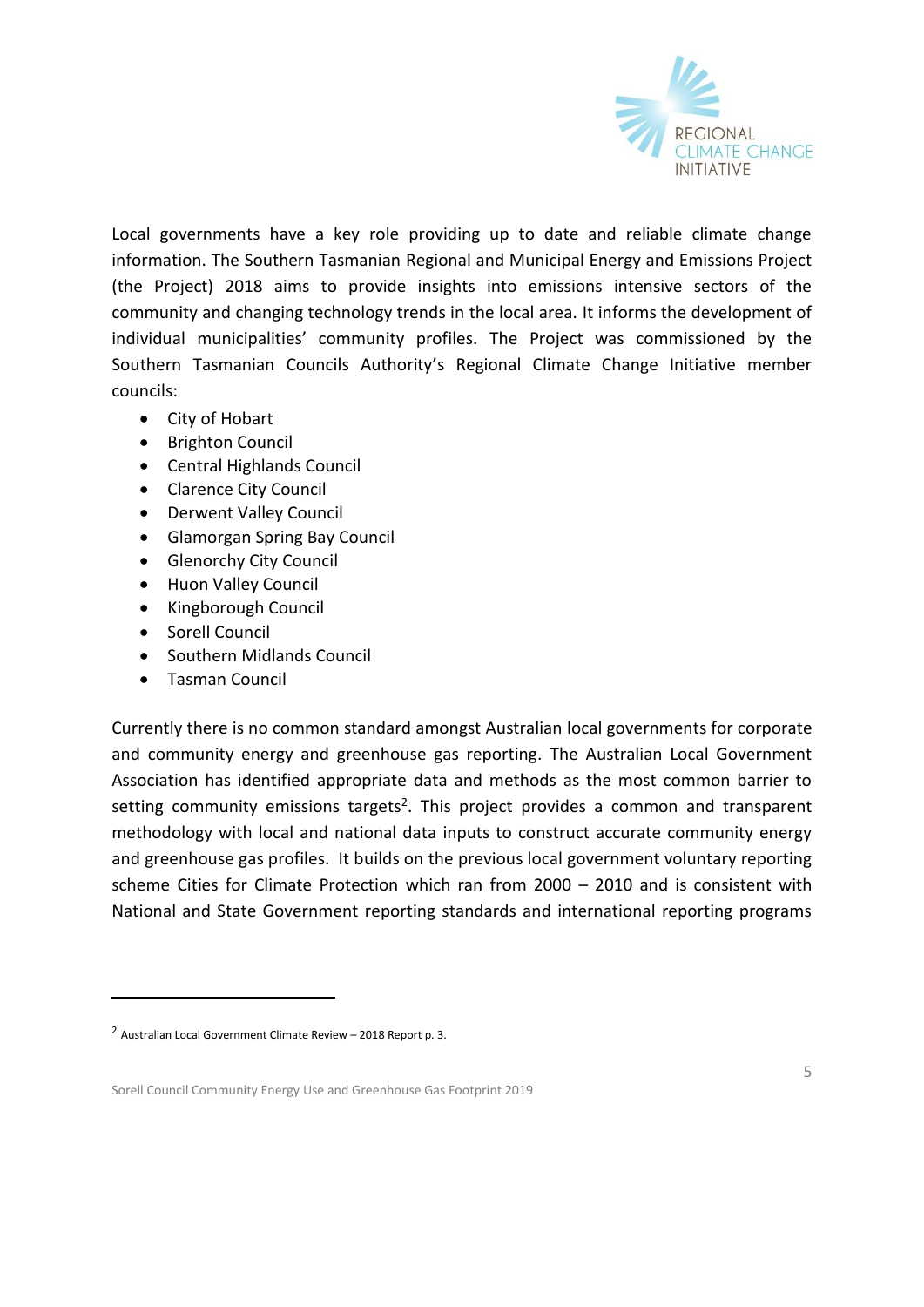

such as the Carbon Development Program, the Compact of Mayors<sup>3</sup> and the Global Protocol for Community Scale Greenhouse Gas Emissions.

The methodology uses public and government information that is reliable, credible and updated regularly, and involved the following:

- 1. Accessing **[Australian Energy Statistics](https://industry.gov.au/Office-of-the-Chief-Economist/Publications/Pages/Australian-energy-statistics.aspx)** to establish a baseline energy snapshot, which was then tailored to a local level.
- 2. Accurate metered data provided by energy service providers was used, where available.
- 3. Australian Government [National Greenhouse Accounts Factors](http://www.environment.gov.au/climate-change/climate-science-data/greenhouse-gas-measurement/publications/national-greenhouse-accounts-factors-july-2017) were then applied to each energy use type to determine total greenhouse gas emissions.
- 4. Additional records such as the Australian Bureau of Statistics, and Australian PV Institute (APVI) provided more detailed insights into local technology trends.

The scope of community data is limited to:

-

- a base year, 2006-07, when detailed electricity data is available, the transfer of water and sewerage assets to a regional body occurred and Tasmania joined the National Electricity Market<sup>4</sup>.
- current data as of 2016-17, as up to date as the latest Australian Government, Australian Energy Statistics.
- energy based emissions only, excluding methane from agriculture/wastewater and carbon emissions from land clearing currently  $-$  as the greenhouse accounting for

<sup>&</sup>lt;sup>3</sup> led by C40, ICLEI and United Cities and Local Governments, in close collaboration with the UN Secretary General's Special Envoy for Cities and Climate Change, UN Habitat, and the UN Secretary General's office

<sup>4</sup> Data estimates for electricity and all energy uses are available from 2004-05 to align with the international reporting period stated in the Paris Agreement if preferred.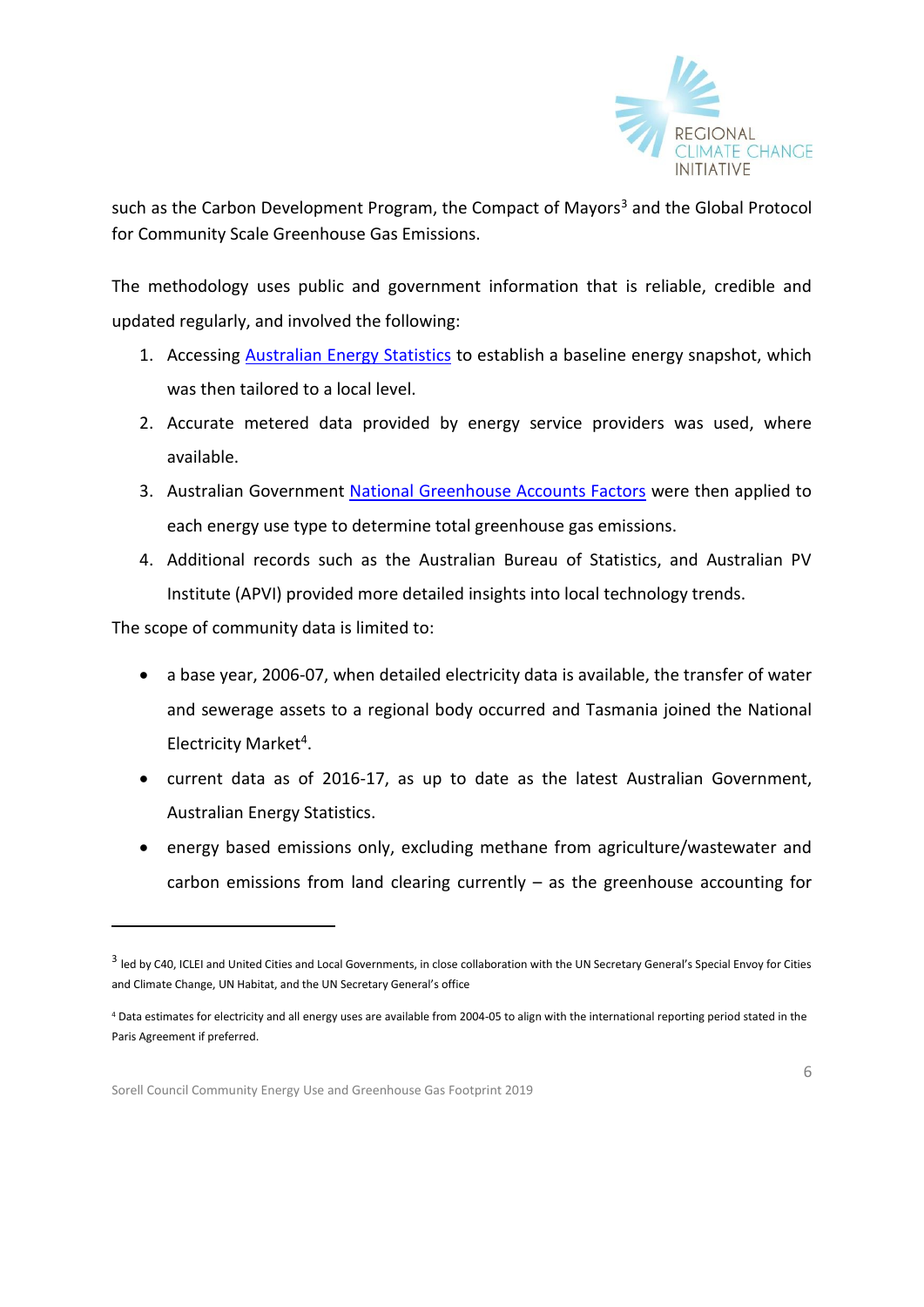

forest and agricultural emissions is not available in a format for local government reporting. This can be added retrospectively.

 highlights data from the residential, commercial, transport sectors at a municipal level and industrial, agriculture and forestry sectors at a regional level.

# *SORELL COUNCIL*

**Community energy use has increased by 1%<sup>5</sup> from 2006-07 to 2016-17,** from 2.20 million to 2.23 million gigajoules (GJ) in the Sorell Council municipal area. A typical southern Tasmania household uses 25 GJ (7,000 kWh) per annum.





**Community Energy Use** 

<sup>5</sup> Midpoint growth method used for estimating growth

-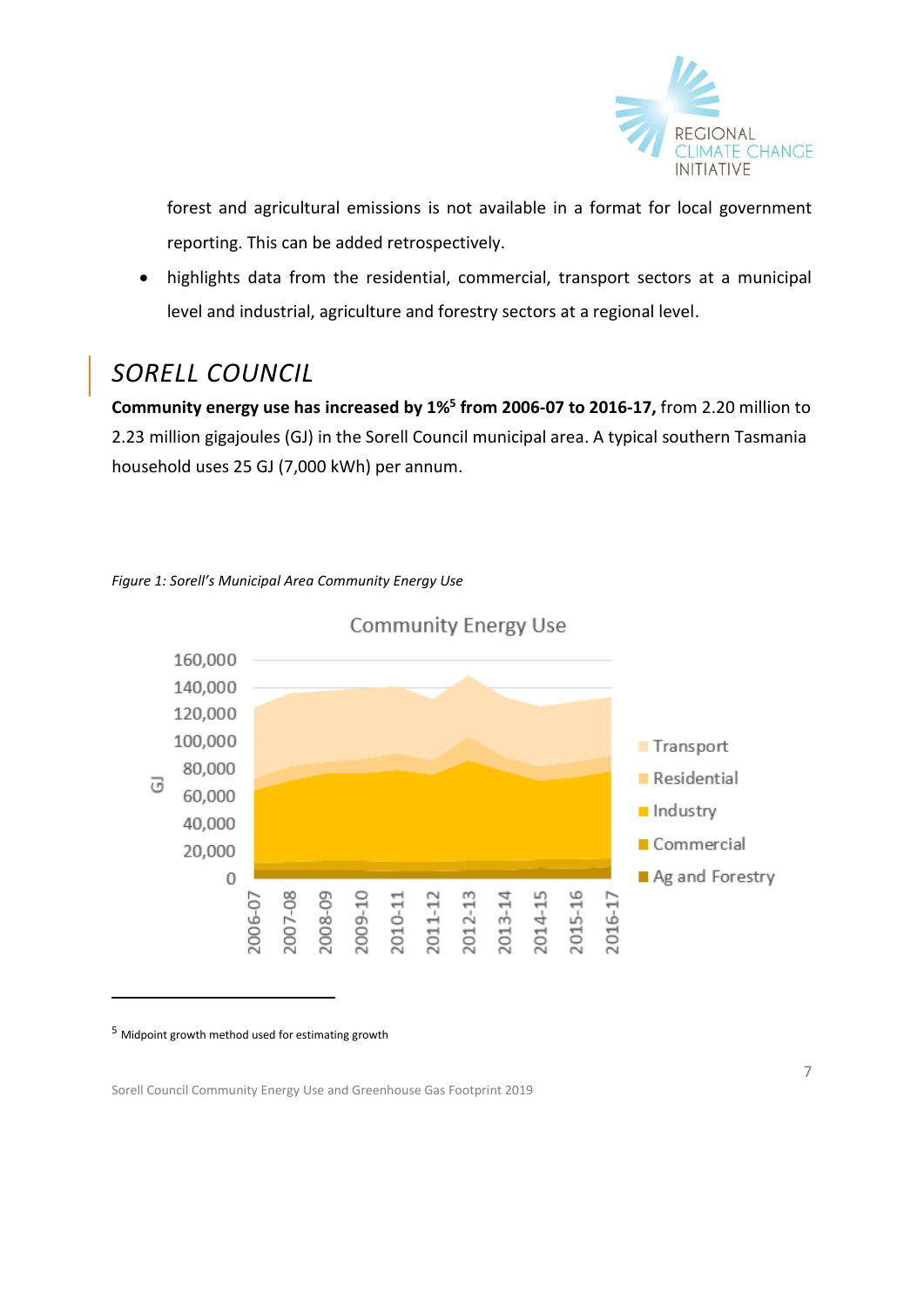

Source: Southern Tasmanian Councils Authority, 2018. Data sources: Australian Energy Statistics, 2018, TasNetworks, 2018. The increase in 2012-13 is due to an increase in electricity use data, provided by TasNetworks. The TasNetworks data is sourced from legacy business systems and includes a variation between 2006/07 and 2007/08 for reasons unknown. The increase in 2012-13 is due to an increase in electricity use data provided by TasNetworks, due to additional Pay As You Go data being measured and added in that single year (with some historic data included).

Energy reductions have occurred in Sorell's transport sector (-138,688GJ). State-wide trends have contributed to decreasing transport sector energy use such as price signals, greater energy efficiency measures in newer vehicles and consumer technology preferences.

Sorell's industry (105,399GJ) (includes manufacturing, mining and construction), agriculture and forestry (42,397GJ residential (18,309GJ), commercial (15,461GJ) sector increases drove energy use upwards.

| Energy use (GJ)    | 2006-07   | 2016-17   | Growth % | <b>Total difference between</b> |
|--------------------|-----------|-----------|----------|---------------------------------|
|                    |           |           |          | 2006-07 and 2016-17             |
| <b>Residential</b> | 330,969   | 349,278   | 5        | 18,309                          |
| Commercial         | 95,878    | 111,339   | 15       | 15,461                          |
| <b>Transport</b>   | 845,058   | 686,690   | $-21$    | $-158,367$                      |
| <b>Subtotal</b>    | 1,271,904 | 1,147,308 | $-10$    | $-124,597$                      |
| Industry           | 849,721   | 955,120   | 12       | 105,399                         |
| Agriculture and    | 87,677    | 130,074   | 39       | 23,199                          |
| Forestry           |           |           |          |                                 |
| <b>Grand Total</b> | 2,209,302 | 2,232,502 | 1        | 23,199                          |

*Table 1: Sorell's Municipal Area Community Energy Use Gigajoules (GJ)*

Data sources: Australian Energy Statistics, 2018, TasNetworks, 2018. NB: All energy use is presented in gigajoules (GJ) as an industry standard and a format that is easy to convert with other energy values. The Midpoint method for determining growth rates is used. The transport, industrial and agriculture and forestry sectors all use State-wide data, with results indicating general trends, while the residential and commercial sectors are mainly derived from metered data.

Sorell's industrial and transport sectors use roughly a third each of total community energy use and the greatest share of community greenhouse gas emissions.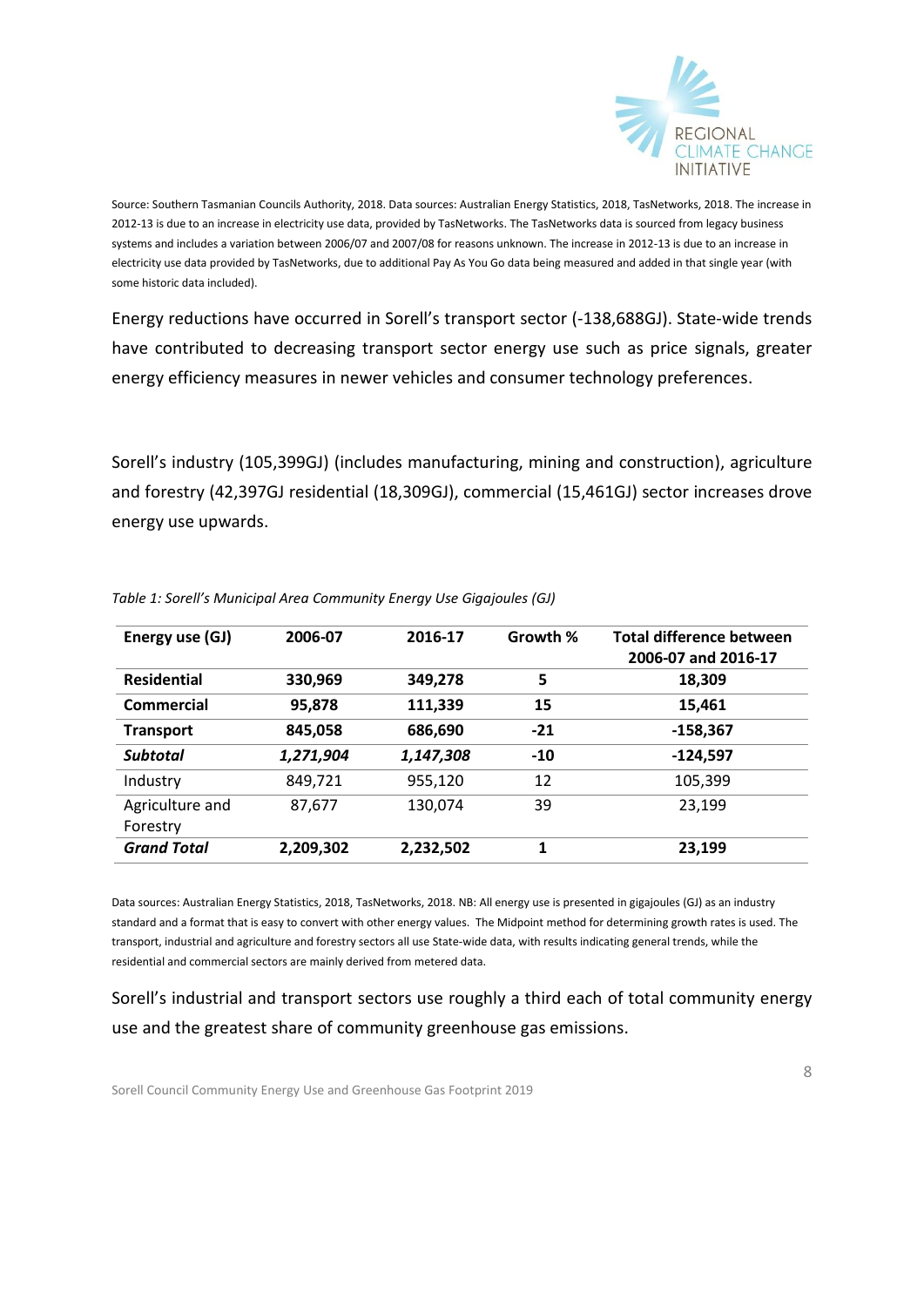



#### *Figure 2: Sorell's Community Energy Use and Greenhouse Gas Emissions by Sector*

Source: Southern Tasmanian Councils Authority, 2018. Data sources: Australian Energy Statistics, 2018, TasNetworks, 2018, National Greenhouse Accounts Factors, 2016.

**Greenhouse gas emissions have increased by 6%<sup>6</sup> , from 125,425tCO₂-e in 2006-07 to 132,928tCO₂-e (the equivalent of 28,000 vehicles driven for one year) in 2016-17.** Increasing energy use in the residential, commercial and agriculture and forestry sectors has contributed to higher emissions, working against reductions achieved in the transport sector.

Industrial sector emissions have increased by the greatest amount,  $10,245$ tCO<sub>2</sub>-e mainly due to an increase in the use of emissions intensive fue*ls* in the manufacturing sector such as coke, black coal, petroluem, diesel and natural gas. These fuel use trends are mainly based on per capita Statewide results.

-

 $^6$  Midpoint growth method used for estimating growth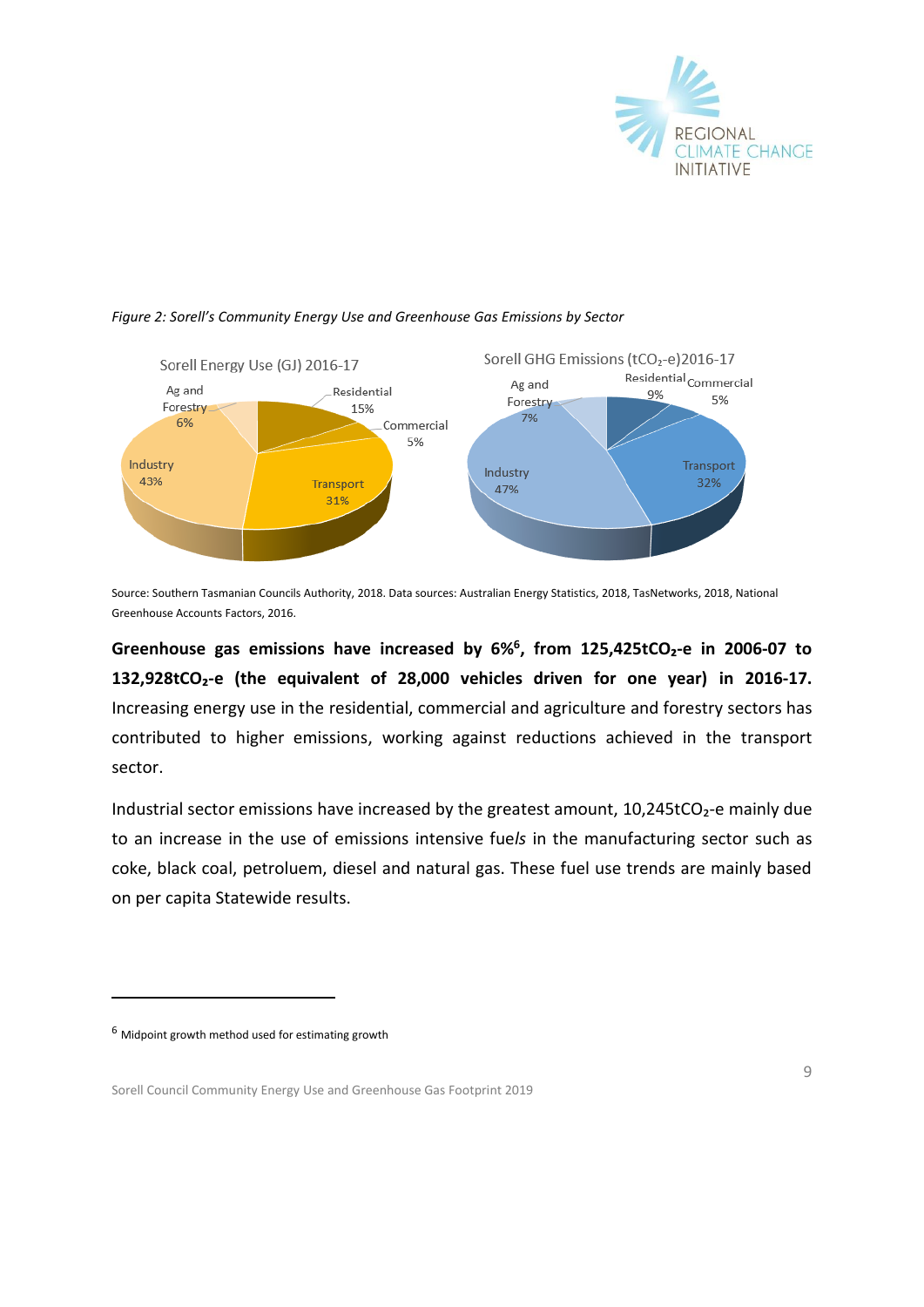

#### *Figure 3: Sorell's Community Greenhouse Gas Emissions*



#### **Community Greenhouse Gas Emissions**

Source: Southern Tasmanian Councils Authority, 2018. Data sources: Australian Energy Statistics, 2018, TasNetworks, 2018, National Greenhouse Accounts Factors, 2016. NB: All greenhouse gas emissions are presented in tonnes of carbon dioxide equivalent (tCO<sub>2</sub>e) as an industry standard and a format that is easy to convert other values.The TasNetworks data is sourced from legacy business systems and includes a variation between 2006/07 and 2007/08 for reasons unknown. The increase in 2012-13 is due to an increase in electricity use data provided by TasNetworks, due to additional Pay As You Go data being measured and added in that single year (with some historic data included).

| Table 2: Sorell's Municipal Areas Community Greenhouse Gas (GHG) Emissions |  |  |
|----------------------------------------------------------------------------|--|--|
|----------------------------------------------------------------------------|--|--|

| <b>GHG emissions</b><br>tonnes of CO <sub>2</sub><br>equivalent<br>$(tCO2-e)$ | 2006-07 | 2016-17 | Growth % | <b>Total difference</b><br>between 2006-07 to<br>2016-17 |
|-------------------------------------------------------------------------------|---------|---------|----------|----------------------------------------------------------|
| <b>Residential</b>                                                            | 8,781   | 12,139  | 32       | 3,358                                                    |
| Commercial                                                                    | 5,632   | 6,359   | 12       | 727                                                      |
| <b>Transport</b>                                                              | 51,971  | 42,231  | $-21$    | $-9.740$                                                 |
| <b>Subtotal</b>                                                               | 66,384  | 60,729  | -9       | $-5,655$                                                 |
| Industry                                                                      | 52,900  | 63,145  | 18       | 10,245                                                   |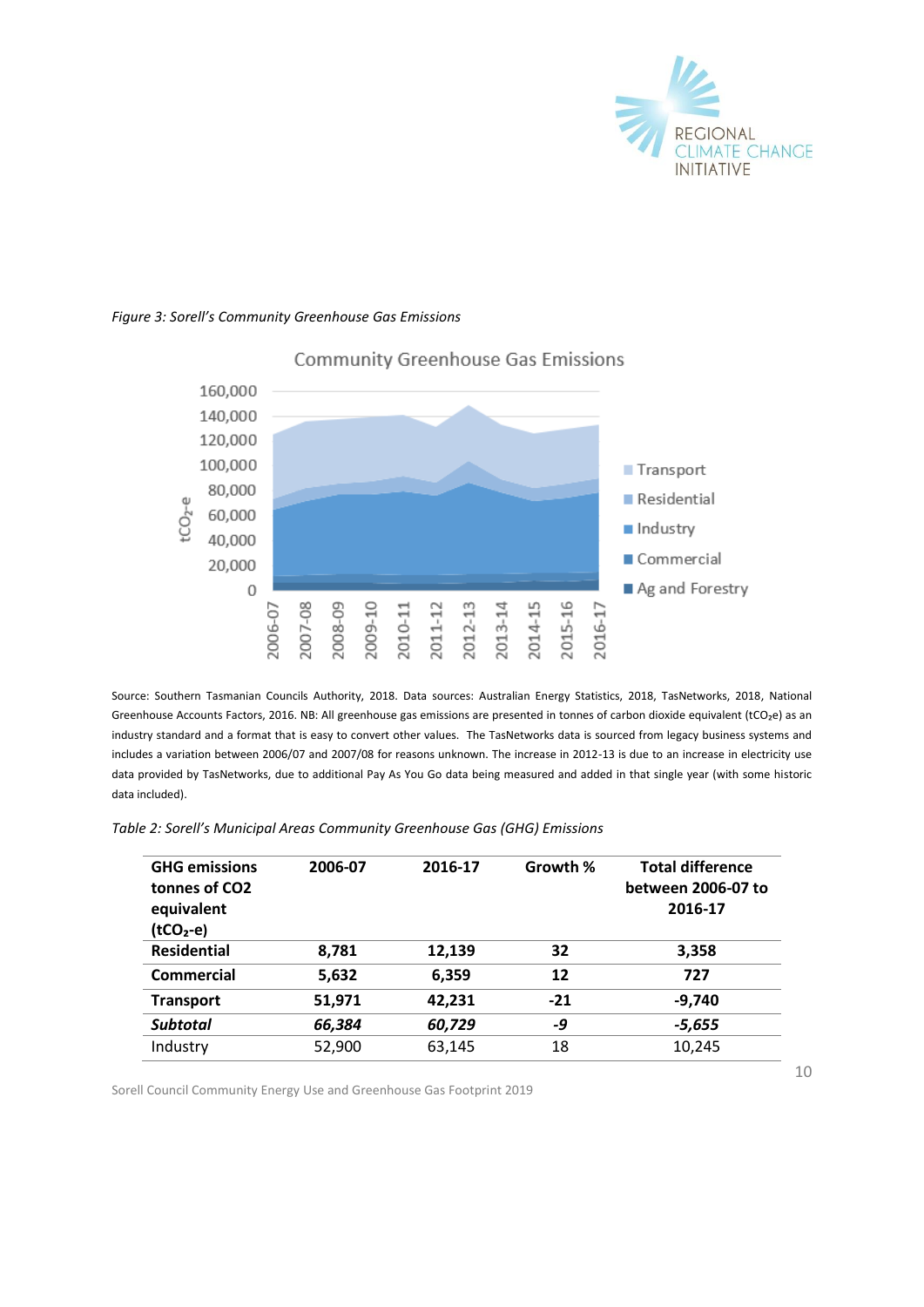

| Ag and Forestry    | 6,140   | 9.054   | 38 | 2,914 |
|--------------------|---------|---------|----|-------|
| <b>Grand Total</b> | 125,425 | 132,928 |    | 7,504 |

Data sources: Australian Energy Statistics, 2018, TasNetworks, 2018 and National Greenhouse Accounts, 2016. NB: Greenhouse gas emissions presented in tonnes of carbon dioxide equivalent as an industry standard. The Midpoint method for determining growth rates is used. The transport, industrial and agriculture and forestry sectors all use State-wide data, with results indicating general trends, while the residential and commercial sectors are mainly derived from metered data.

**Annual electricity use has increased by 27%<sup>7</sup> over the last decade** from 55 to 72 million units or kilowatt hour (kWh) in 2016-17. Electricity use trends have a large impact on overall community energy use, particularly in the residential and commercial sectors where electricity use is responsible for more than half of all energy used.





**Total Electricity Use** 

<sup>7</sup> Midpoint growth method used for estimating growth

-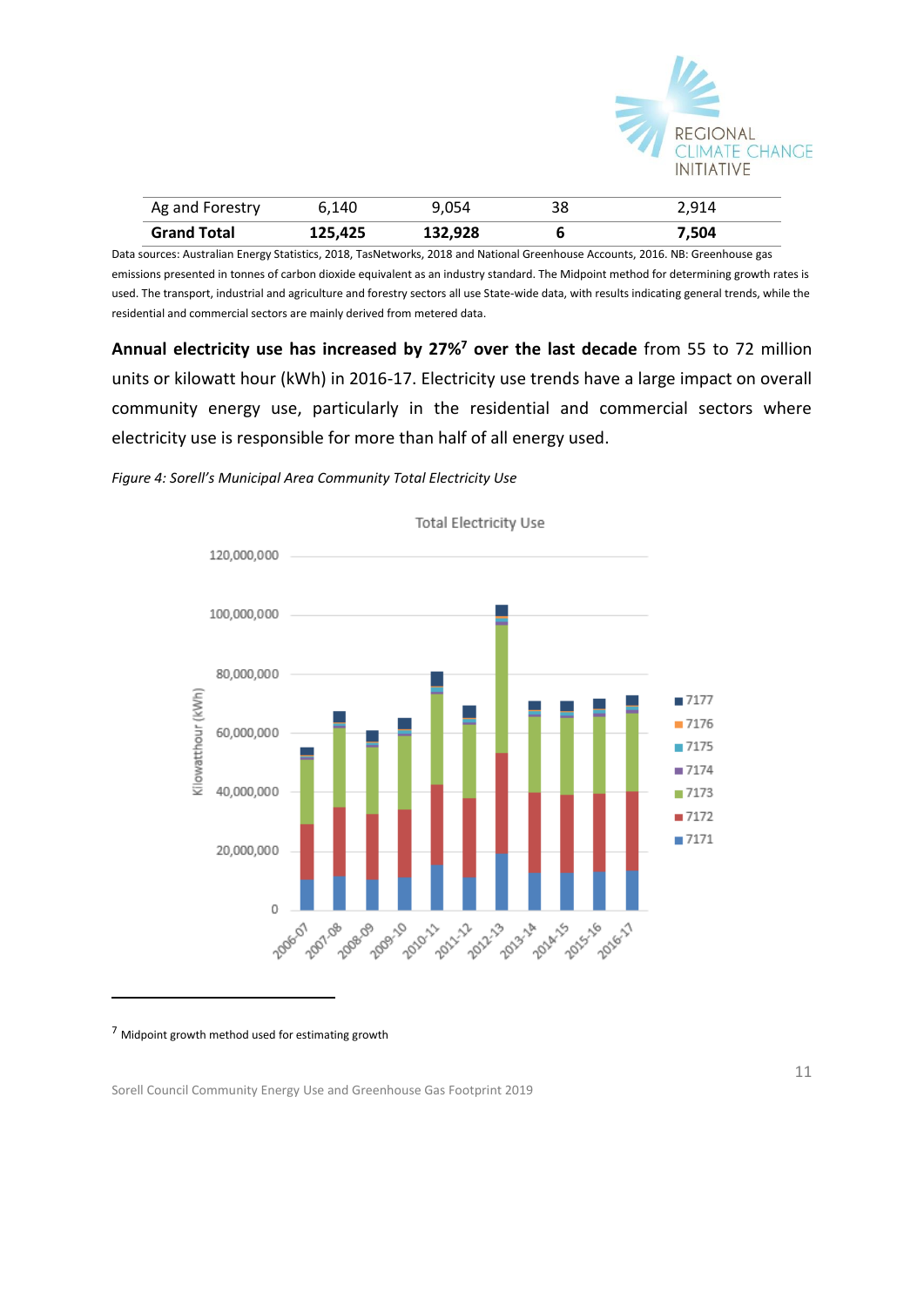

Data sources: TasNetworks, 2018. The TasNetworks data is sourced from legacy business systems and includes a variation between 2006/07 and 2007/08 for reasons unknown. The increase in 2012-13 is due to an increase in electricity use data provided by TasNetworks, due to additional Pay As You Go data being measured and added in that single year (with some historic data included).

**Sorell Council households are using 27% more electricity** in 2016-17 than a decade ago in 2006-07. The postcodes with a larger population have consumed more electricity and have a higher total energy consumption.

Wood use has decreased by 39% from 2004-05 to 2016-17 and constitutes over a third of all residential energy use.



*Figure 5: Sorell's Municipal Area Residential Energy Use*

Source: Southern Tasmanian Councils Authority, 2018. Data sources: Australian Energy Statistics, 2018, TasNetworks, 2018

More consumers are generating and using their own solar rooftop power, decreasing electricity use from the electricity grid. Over 178 rooftops use solar energy to heat hot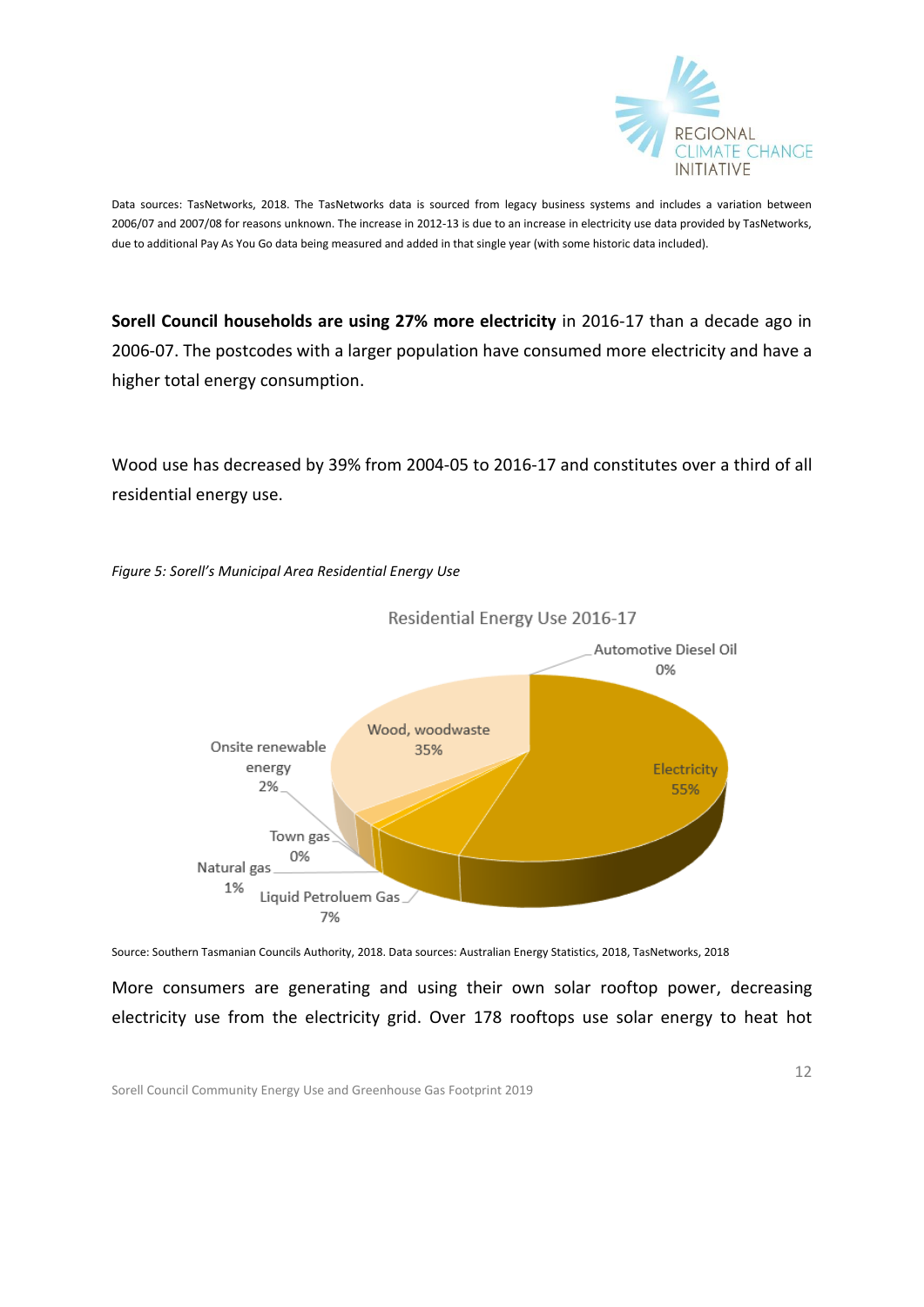

water<sup>8</sup> in the local area. In the Sorell municipal area, there are over 929 solar photovoltaic (PV) systems<sup>9</sup>, which means one-in-every-nine premises have access to solar<sup>10</sup>.

A key change in the commercial sector is the popularity of solar PV systems, which have almost doubled from 12 systems in 2013-14 to 22 systems in 2016-17.

#### Small to medium renewable energy generation exported to the grid 2.500.000 2,000,000 1.500.000 (ilowatthour (kWh) **Business Gen Total kWh** Residential Gen Total kWh 1,000,000 500,000  $\theta$ **2008-09** 2 2012-13 **A** 2014-15 2011-12 33 - 2013-14 **55 - 2015-16** 2010-11 2016-17 Q, ó 2009-2006

*Figure 6: Sorell's Municipal Area Renewable Electricity Generation Exported Electricity* 

Source: TasNetworks, 2018. NB: Electricity use is represented as kilowatt hour (kWh). One kWh is equal to one unit on electricity bills. This includes both commercial and industrial facilities to protect the identification of facilities at a local level.

-

<sup>&</sup>lt;sup>8</sup> Based on CER small scale technology data, accessed May 2018. There are shared postcodes with neighbouring councils so a conservative estimate has been used.

<sup>9</sup> Based on TasNetworks meters that generate back to the electricity grid, 2018 data.

<sup>10</sup> Total buildings based on number of meters (commercial and residential) in 2016-17, 8,039 NMIs divided by 929 renewable electricity generation NMIs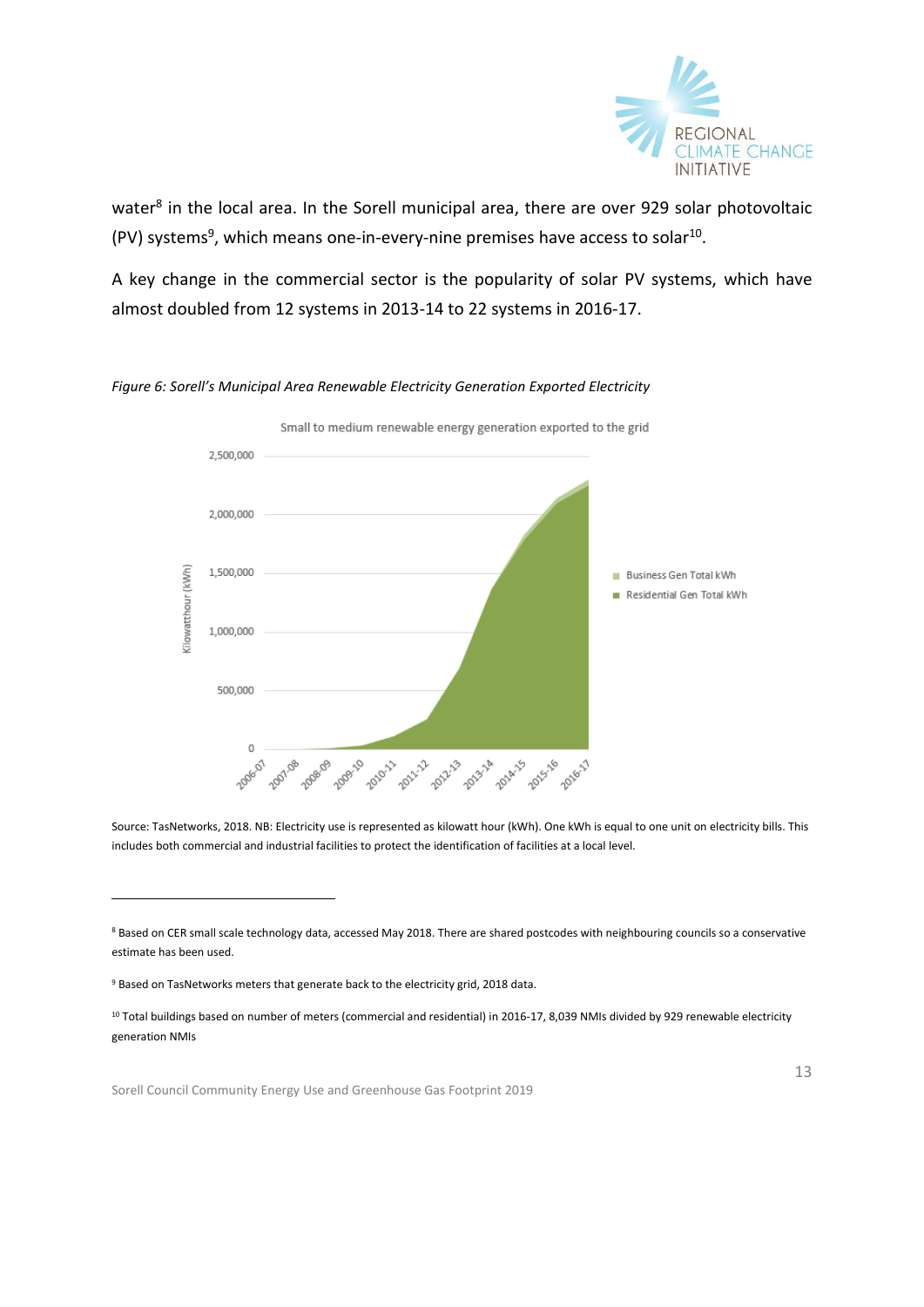

Solar PV systems are the dominant renewable energy technology in the region, however, there is one 2kW small scale wind system registered in the area. Residential and commercial solar PV installations **export over 2.3 million units (kWh) of emission free electricity back to grid each year from the Sorell municipal area**<sup>11</sup> .

Postcodes 7173 & 7174 (Carlton, Carlton River, Connellys Marsh, Dodges Ferry, Forcett, Lewisham, Primrose Sands, Copping) have the highest number of residential solar PV systems (522) and the highest commercial solar PV systems in 7172 Nugent, Orielton, Sorell, Wattle Hill (13) compared to other postcodes in the Sorell municipal area.

| <b>Postcodes</b>   | <b>Business</b><br>meters<br>(NMIs) that<br>generate<br>electricity | <b>Residential meters</b><br>(NMIs) that generate<br>electricity | <b>Total number of</b><br>meter connections<br>generating<br>electricity (NMIs) |
|--------------------|---------------------------------------------------------------------|------------------------------------------------------------------|---------------------------------------------------------------------------------|
| 7171               | 0                                                                   | 150                                                              | 150                                                                             |
| 7172               | 13                                                                  | 195                                                              | 208                                                                             |
| 7173&7174          | 8                                                                   | 522                                                              | 520                                                                             |
| 7175 & 7176 & 7177 | 1                                                                   | 40                                                               | 41                                                                              |
| <b>Grand Total</b> | 22                                                                  | 907                                                              | 929                                                                             |

*Table 3: Sorell's municipal area renewable energy systems by postcode in 2016-17*

Data sources: TasNetworks, 2018

Overall, residential electricity use has increased by 27%<sup>12</sup> over the last decade, from 2006-07 to 2016-17. Total residential electricity consumption has levelled out over the last four years, despite 444 new residential connections from 2013-14 to 2016-17. This follows a period of high electricity consumption variability, from 2006-07 to 2012-13.

-

 $11$  As of end of 2016-17

<sup>12</sup> Midpoint growth method used for estimating growth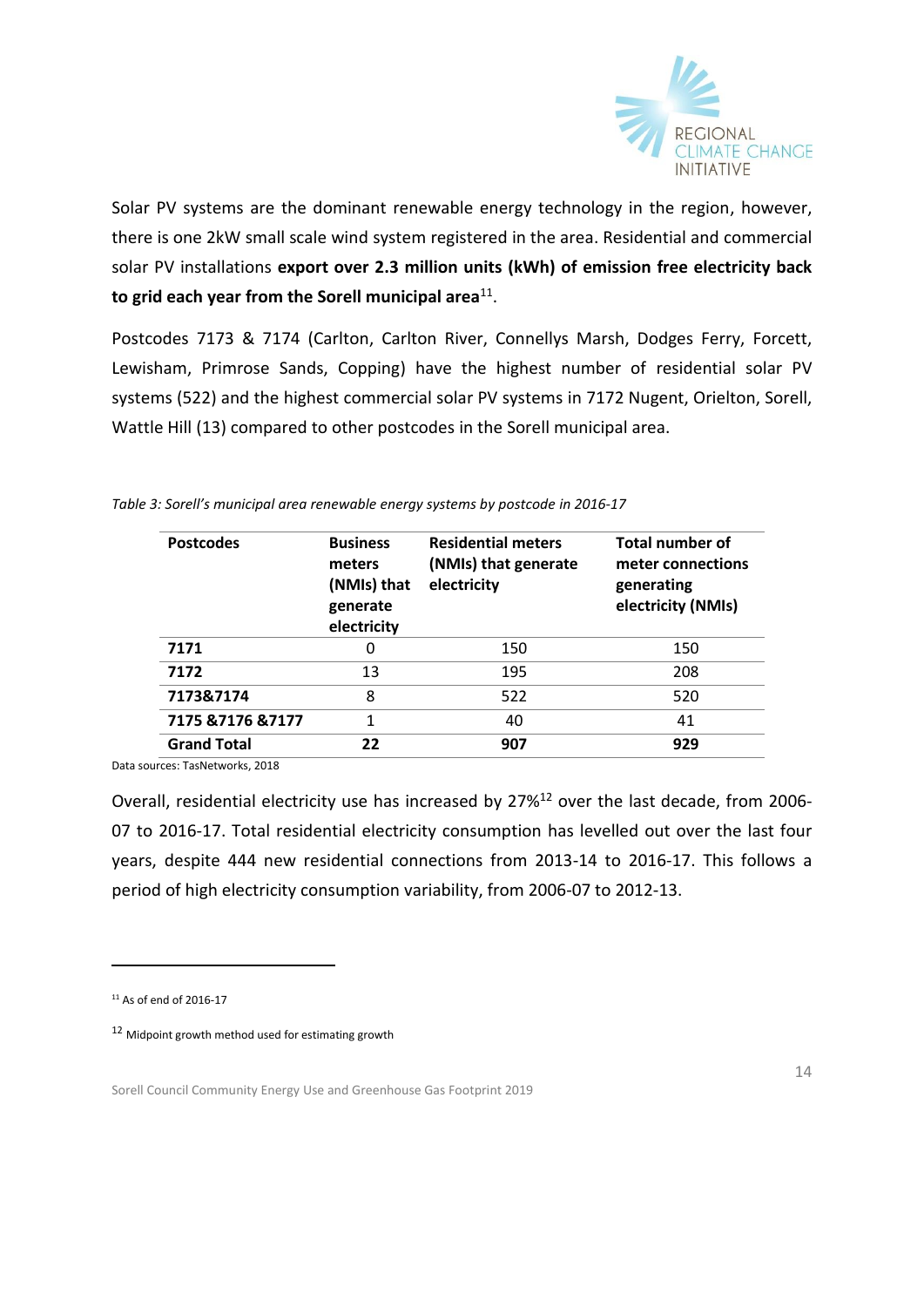



#### *Figure 7: Sorell's Municipal Area Residential Electricity Use*

Source: Southern Tasmanian Councils Authority, 2018. Data sources: TasNetworks, 2018. NB: Electricity use is represented as kilowatt hour (kWh). One kWh is equal to one unit on electricity bills. This includes both commercial and industrial facilities to protect the identification of facilities at a local level*.* The TasNetworks data is sourced from legacy business systems and includes a variation between 2006/07 and 2007/08 for reasons unknown. The increase in 2012-13 is due to an increase in electricity use data provided by TasNetworks, due to additional Pay As You Go data being measured and added in that single year (with some historic data included).

Average residential electricity use per household decreases from 2013-14 to 2015-16 are influenced by factors such as price signals, the implementation of the carbon price (2012 to 2015) and increasing electricity costs, as well as the use of more energy efficient appliances and materials through government programs. These drivers increase consumer awareness of energy costs and energy actions to drive energy savings in commercial premises and the home.

**Total commercial annual electricity use has increased** from 15 million to 20 million units (kWh) over the decade 2016-07 to 2016-17. Average electricity use per meter and total electricity consumption increased in the commercial sector over the last six years, from 2011-12 to 2016-17. New commercial sector meter connections reached a peak in 2009-10 and then decreased to 2016-17, to be 100 less commercial premises than 2006-07 levels.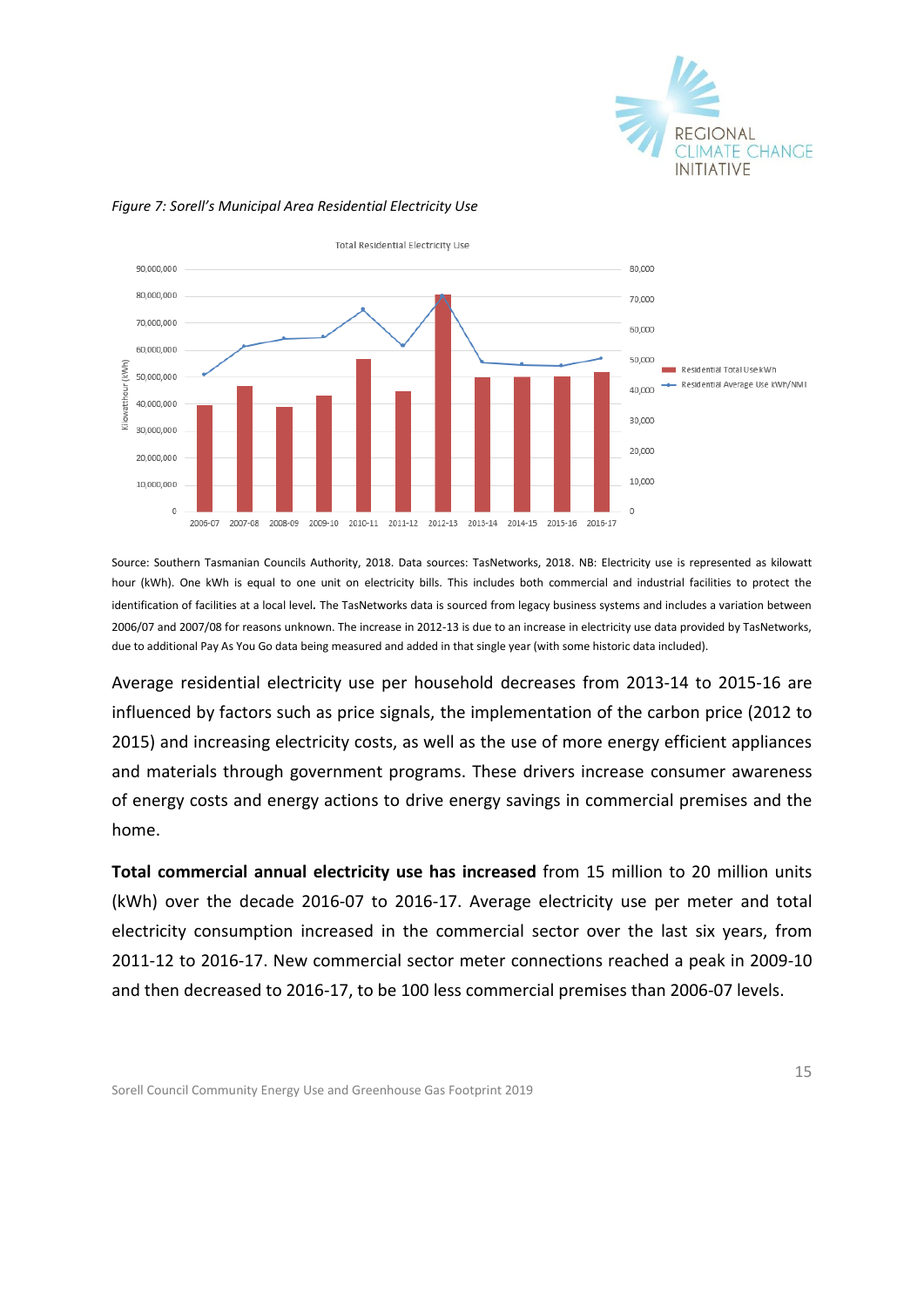



#### *Figure 8: Sorell's Municipal Area Commercial Electricity Use*

Source: Southern Tasmanian Councils Authority, 2018. Data sources: TasNetworks, 2018. NB: Electricity use is represented as kilowatt hour (kWh). One kWh is equal to one unit on electricity bills. This includes both commercial and industrial facilities to protect the identification of facilities at a local level. The TasNetworks data is sourced from legacy business systems and includes a variation between 2006/07 and 2007/08 for reasons unknown. The increase in 2012-13 is due to an increase in electricity use data provided by TasNetworks, due to additional Pay As You Go data being measured and added in that single year (with some historic data included).

**A key change in the transport sector has been the turnaround from increasing energy use to a decreasing trend over the last decade (2006-07 to 2016-17)**. Transport energy use has decreased by 21%<sup>13</sup> from 2006-07 to 2016-17, as a result, greenhouse gas emissions have reduced by 21% for the same period.

-

<sup>13</sup> Midpoint growth method used for estimating growth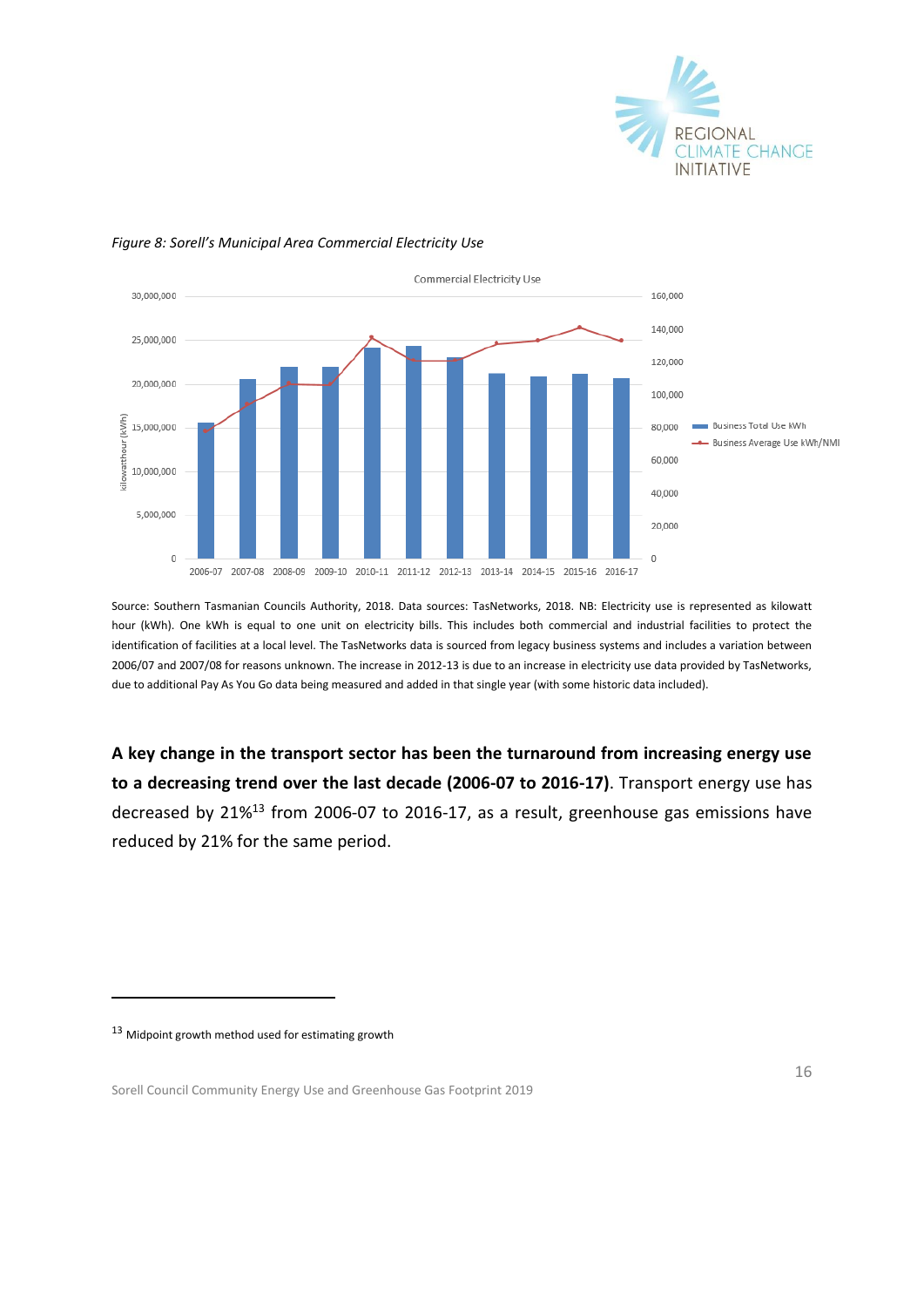

#### *Figure 9: Sorell's Municipal Area Transport Energy Use*



Source: Southern Tasmanian Councils Authority, 2018. Data sources: Australian Energy Statistics 2017, TasNetworks, 2018.

Passenger vehicle petrol and diesel fuel use are the primary source of energy use and greenhouse gas emissions in the transport sector $^{14}$ .

The main technology shift occurring is a consumer preference for diesel light vehicles over petrol light vehicles, as shown by an increase of 295 diesel vehicles versus an increase of 57 petrol vehicles between 2015 to 2016. Eight electric vehicles registered in the area from 2013 to 2015.

Sorell Council Community Energy Use and Greenhouse Gas Footprint 2019

-

<sup>14</sup> Road transport is the largest energy user and ABS motor vehicle registrations (Table 12) indicate predominantly 69% passenger vehicles and 23% light commercial vehicles in Sorell, Regional Statistics by LGA 2016, Annual (2010-11 to 2015-16)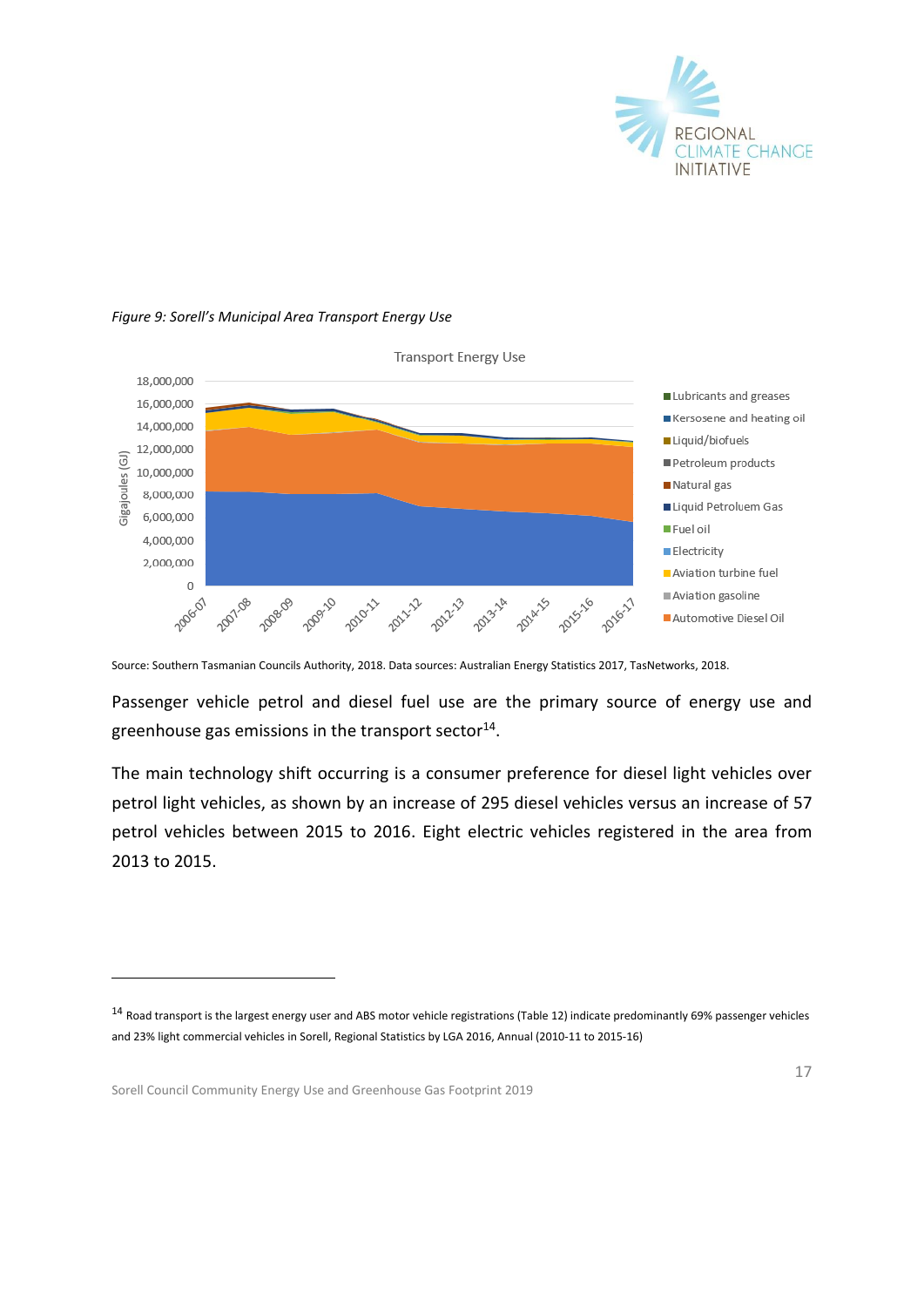

#### *Figure 10: Sorell's Municipal Area Motor Vehicle Registrations*



Source: Southern Tasmanian Councils Authority, 2018. Data source: Australian Bureau of Statistics, 2016. NB: LPG vehicle figures are closest to the top of graph, followed by electric vehicles.

One of the challenges Sorell's community profile is the high percentage of older (over 10 years), more emissions intensive vehicles and relatively low use of newer vehicles (less than 5 years), which are generally more fuel efficient<sup>15</sup>.

<sup>15</sup> Depending on the make and model of vehicle.

-